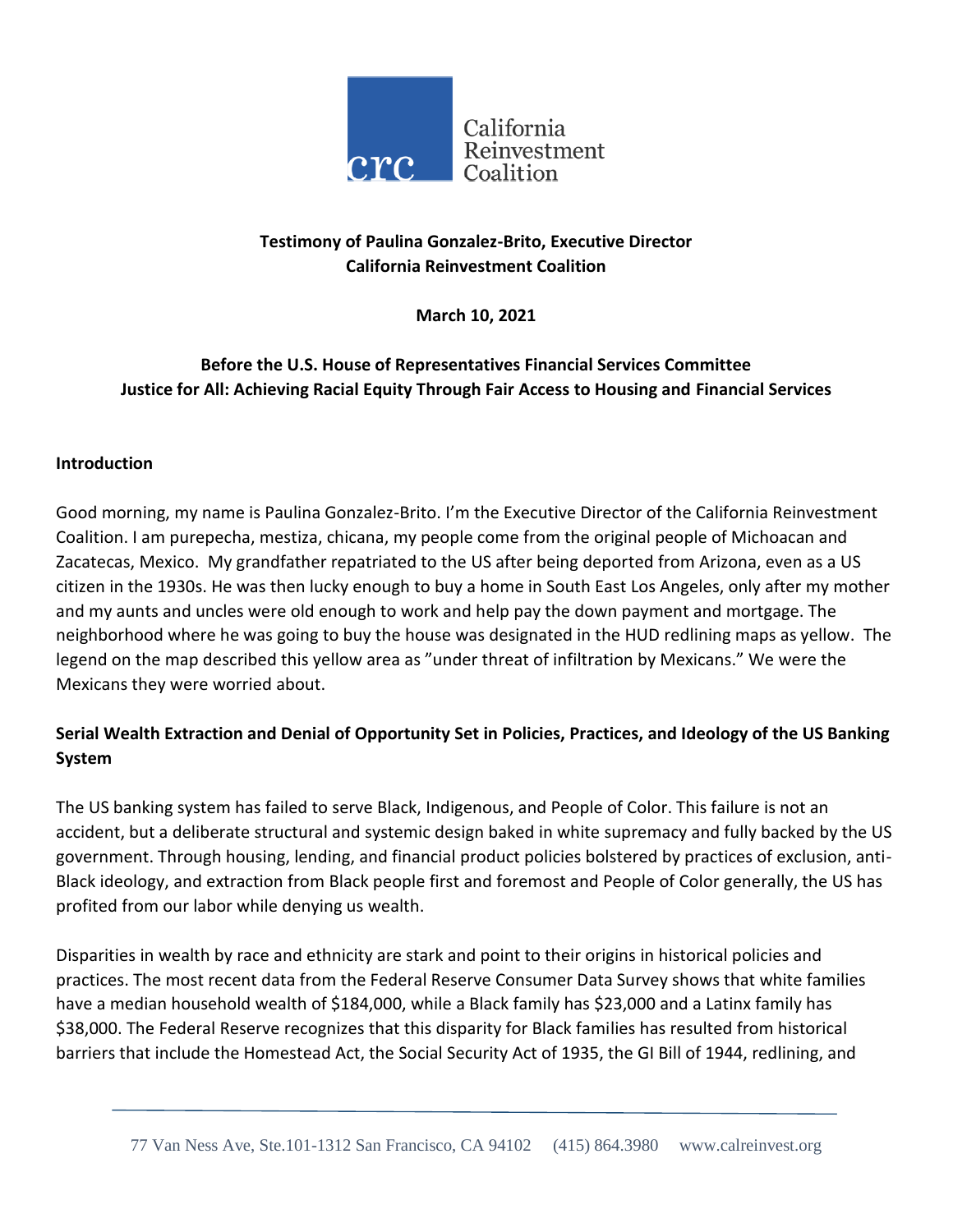

discrimination in the criminal justice system. The Social Security Act, as an example, excluded domestic workers and farmworkers; these jobs were often held by Black men and women. The Social Security Act, like the National Labor Relations Act, still excludes domestic workers and farmworkers, continuing the exclusion of many Black and Latinx women and men.

The murder of George Floyd, and the murder of countless Black men and women before and after him, and the Movement for Black Lives has forced a reckoning with racism and white supremacy. The financial system is not immune to this call to action.

To finally achieve equity and true justice for all in housing and financial services, we must dismantle white supremacy throughout the banking system, recognize past harms, and acknowledge that these harmful and racist policies continue to this day and contribute to compounding harm. This will require bold and targeted policies with or without federal reparation policies, noted Angela Glover-Blackwell and Michael McAfee in their New York Times Op-Ed in June of 2020. The two continued, "This will require more than taking a knee, it will require taking a stand."<sup>1</sup>

## *A Housing Market Built to Extract and Deny*

 $\overline{\phantom{a}}$ 

HUD redlining maps are an example of the nation's federal housing policy that declared that Black, Mexican, and "foreign" residents were "high risk." Standards were written for lending that favored those who were deemed "less risky," and deprived homeownership and wealth-building opportunities to Black and Brown Americans. This is what we think of when we think of racism, a relic of the past that no longer impacts the economic opportunities of Black and Brown Americans today. But, the practices put in place within the housing market set the stage for predetermining the socio-economic status of BIPOC for years to come, and these policies and practices within the housing market continue to compound the harm from generations past.

For example, Latinx households experienced a 44.3 percent loss of wealth from the foreclosure crisis of 2008. Black households saw a 47.6 percent loss of wealth during that time period, while white households saw just a 26.2 percent loss of wealth.<sup>2</sup> That massive extraction of wealth continues through the policies the housing industry practices to this day.

<sup>1</sup> <https://www.nytimes.com/2020/06/26/opinion/sunday/banks-reparations-racism-inequality.html> <sup>2</sup><https://nonprofitquarterly.org/why-recovery-from-the-great-recession-favored-the-wealthy-the-role-of-public-policy/>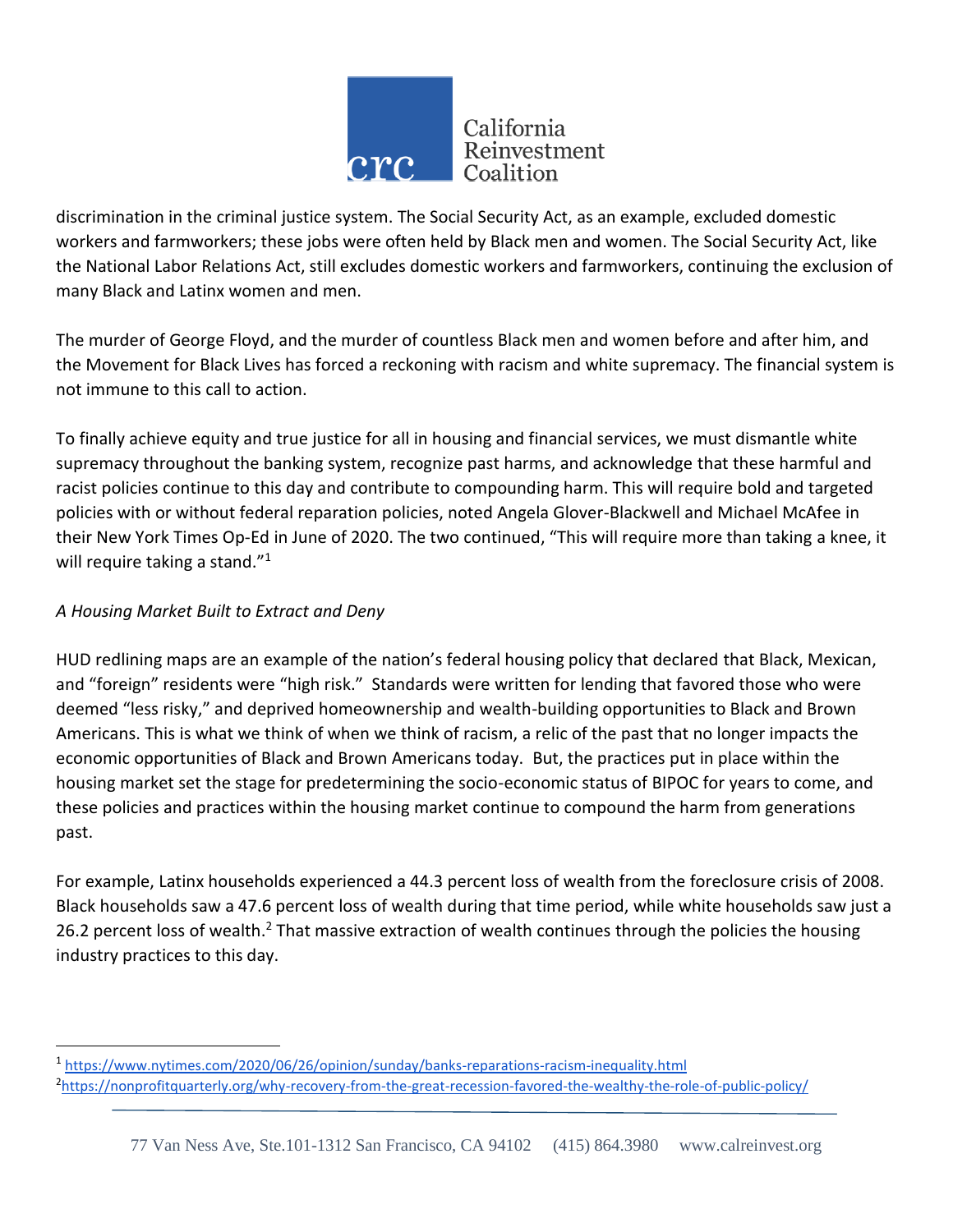

Corporate landlords quickly swooped in and bought foreclosed properties from banks in the wake of the 2008 foreclosure crisis, completing the greatest wealth transfer in history. The compounding harm continues.

The largest corporate landlords today control more than two million apartment units across the US.<sup>3</sup> These corporations, which are often owned or led by white<sup>4</sup> male mega-millionaires and billionaires, have amassed \$300 billion for pandemic-hit real estate<sup>5</sup> and have filed to evict more than 16,000 people in the first two months of 2021, even with a nationwide eviction moratorium ordered by the Centers for Disease Control and Prevention in place.<sup>6</sup>

We are concerned investors are stockpiling cash, as they did during the last economic crisis, to once again increase their holdings,<sup>7</sup> while raising rents<sup>8</sup> and evicting tenants in distress.<sup>9</sup>

Invitation Homes Inc., the country's largest rental-home owner, recently disclosed a joint venture that will result in more than \$1 billion for the landlord's ongoing house hunt. Invitation Homes, which owns about 80,000 houses, has been buying at a clip of roughly \$200 million a quarter since a pause at the onset of the pandemic. It sold \$448 million of new shares in June to fuel its expansion, and the agreement will add enough cash to buy about 3,500 more homes. Landlords including Invitation Homes and American Homes 4 Rent have reported record occupancy and rising rents despite widespread job loss and economic upheaval.<sup>10</sup> According to the Action Center on Race and the Economy (ACRE), real estate investment funds have amassed \$142

<sup>3</sup> <https://www.nmhc.org/research-insight/the-nmhc-50/top-50-lists/2020-top-owners-list/>

 $<sup>4</sup>$  Roughly 75% of landlords across the U.S. are white, according to a survey by Foremost Insurance Group.</sup> [https://time.com/5940505/housing-crisis-](https://time.com/5940505/housing-crisis-2021/?utm_medium=email&utm_source=sfmc&utm_campaign=newsletter+brief+default+ac&utm_content=+++20210221+++body&et_rid=148224826)

[<sup>2021/?</sup>utm\\_medium=email&utm\\_source=sfmc&utm\\_campaign=newsletter+brief+default+ac&utm\\_content=+++20210221+++body](https://time.com/5940505/housing-crisis-2021/?utm_medium=email&utm_source=sfmc&utm_campaign=newsletter+brief+default+ac&utm_content=+++20210221+++body&et_rid=148224826) &et\_rid=148224826

<sup>&</sup>lt;sup>5</sup> [Private Equity Has \\$300 Billion for Pandemic-Hit Real Estate \(Bloomberg 3/1/21\)](https://www.bloomberg.com/news/articles/2021-03-01/private-equity-has-300-billion-war-chest-for-covid-hit-property?sref=f7rH2jWS)

<sup>6</sup> [https://pestakeholder.org/despite-cdc-moratorium-private-equity-firms-and-other-large-landlords-have-filed-to-evict-more-than-](https://pestakeholder.org/despite-cdc-moratorium-private-equity-firms-and-other-large-landlords-have-filed-to-evict-more-than-16000-people-in-first-two-months-of-2021/)[16000-people-in-first-two-months-of-2021/.](https://pestakeholder.org/despite-cdc-moratorium-private-equity-firms-and-other-large-landlords-have-filed-to-evict-more-than-16000-people-in-first-two-months-of-2021/) This figure is conservative in that it is based on eviction data for only six states.

<sup>&</sup>lt;sup>7</sup> <https://www.wsj.com/articles/invitation-rockpoint-forge-1-billion-rental-home-venture-11602067500> "Real-estate investors have a mountain of money looking for a home. Lately a lot of it is ending up in suburban single-family houses."

 $8$  But there is another side to the amount of money coming into housing, as Coleman pointed out. "The money people are putting into these acquisitions is making it so expensive that the rents they need to earn are pricing out a lot of people," he said. [https://www.globest.com/2021/03/05/a-flood-of-capital-is-chasing-rental-](https://www.globest.com/2021/03/05/a-flood-of-capital-is-chasing-rental-housing/?kw=A%20Flood%20of%20Capital%20is%20Chasing%20Rental%20Housing&utm_source=email&utm_medium=enl&utm_campaign=multifamilyalert&utm_content=20210305&utm_term=rem)

[housing/?kw=A%20Flood%20of%20Capital%20is%20Chasing%20Rental%20Housing&utm\\_source=email&utm\\_medium=enl&utm\\_ca](https://www.globest.com/2021/03/05/a-flood-of-capital-is-chasing-rental-housing/?kw=A%20Flood%20of%20Capital%20is%20Chasing%20Rental%20Housing&utm_source=email&utm_medium=enl&utm_campaign=multifamilyalert&utm_content=20210305&utm_term=rem) [mpaign=multifamilyalert&utm\\_content=20210305&utm\\_term=rem](https://www.globest.com/2021/03/05/a-flood-of-capital-is-chasing-rental-housing/?kw=A%20Flood%20of%20Capital%20is%20Chasing%20Rental%20Housing&utm_source=email&utm_medium=enl&utm_campaign=multifamilyalert&utm_content=20210305&utm_term=rem)

<sup>9</sup> [https://pestakeholder.org/despite-cdc-moratorium-private-equity-firms-and-other-large-landlords-have-filed-to-evict-more-than-](https://pestakeholder.org/despite-cdc-moratorium-private-equity-firms-and-other-large-landlords-have-filed-to-evict-more-than-16000-people-in-first-two-months-of-2021/)[16000-people-in-first-two-months-of-2021/](https://pestakeholder.org/despite-cdc-moratorium-private-equity-firms-and-other-large-landlords-have-filed-to-evict-more-than-16000-people-in-first-two-months-of-2021/)

<sup>10</sup> <https://www.wsj.com/articles/invitation-rockpoint-forge-1-billion-rental-home-venture-11602067500>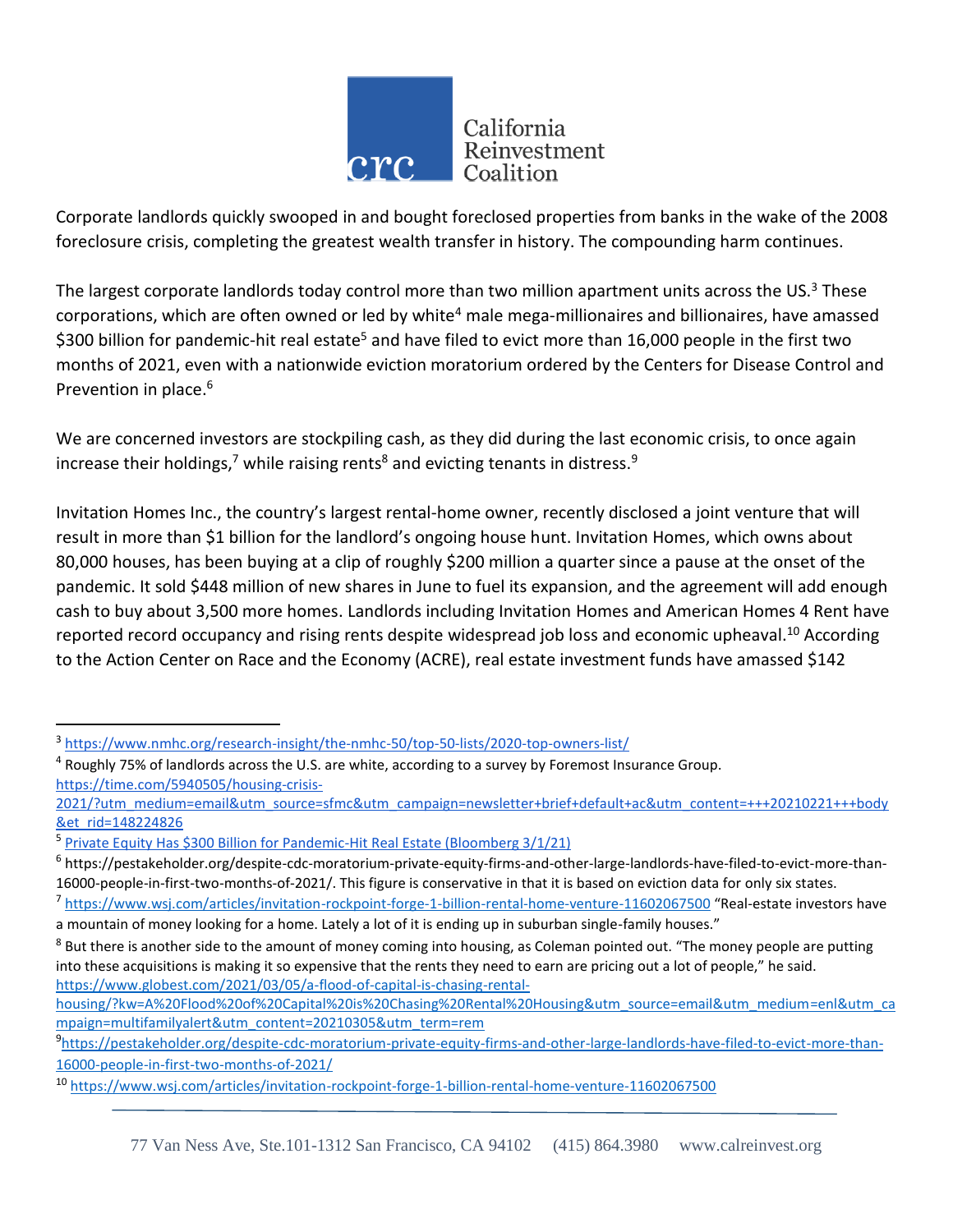

billion that it is ready to spend on distressed and opportunistic real estate investments,<sup>11</sup> all the while having profited to the tune of \$470 billion from federal tax breaks<sup>12</sup> and while exerting undue influence on state and local politics to further their extractive agendas. $^{13}$ 

While Wall Street profits from the pandemic, homeowners of color and first-time homebuyers are facing racism in home appraisals as well as other unfair practices that carry potentially huge implications for closing the racial wealth gap. California Reinvestment Coalition members are reporting deflated home appraisals for borrowers of color, which depletes hard-earned wealth. Working-class families, too, are being asked to waive appraisal contingencies in order to place competitive bids in tight markets, like Los Angeles.

Low-ball appraisals deprive homeowners of color of the full benefits of homeownership, requiring them to take out higher rate loans or preventing them from accessing the entire equity in their homes to make home repairs, start a business, or put a child through school. They can even frustrate home sales if a buyer's deflated appraisal comes in below the negotiated sales price, resulting in a buyer's loan falling through, requiring buyers to come up cash to fill the gaps, and possibly forcing the seller to accept less to sell the home. This translates directly into less wealth to pass on to the next generation. One study found that the difference in average home appraisals between majority-white neighborhoods and those that are majority-Black/Latinx has doubled since 1980.<sup>14</sup>

At the same time, homeownership remains out of reach for many people of color. The National Community Reinvestment Coalition reports that in the past 15 years, Black homeownership has seen the most dramatic drop of any racial or ethnic group, and the Black homeownership rate in 2019 had descended to nearly as low as it was when discrimination was legal.<sup>15</sup> Currently, the average Black homeowner likely owes more in

<sup>&</sup>lt;sup>11</sup> Putzier, Konrad and Peter Grant. "Real-Estate Investors Eye Potential Bonanza in Distressed Sales" The Wall Street Journal. April 7, 2020.<https://www.wsj.com/articles/real-estate-investors-eye-potentialbonanza-in-distressed-sales-11586260801>

<sup>12</sup> <https://acrecampaigns.org/wp-content/uploads/2020/05/Make-Them-Pay-May-2020.pdf>

<sup>13</sup> <https://acrecampaigns.org/wp-content/uploads/2020/04/LevelingthePlayingField-Apr2019.pdf>

<sup>14</sup> [https://www.bloomberg.com/news/articles/2021-03-03/appraisers-acknowledge-bias-in-home-](https://www.bloomberg.com/news/articles/2021-03-03/appraisers-acknowledge-bias-in-home-valuations?mc_cid=7f4b0e8b91&mc_eid=aedce0e2e8)

[valuations?mc\\_cid=7f4b0e8b91&mc\\_eid=aedce0e2e8](https://www.bloomberg.com/news/articles/2021-03-03/appraisers-acknowledge-bias-in-home-valuations?mc_cid=7f4b0e8b91&mc_eid=aedce0e2e8) which discusses a study conducted by Junia Howell, of the University of Pittsburgh, and Elizabeth Korver-Glenn, of the University of New Mexico. "Reparations are central," Howell told CityLab. "However, we can't go forward with just reparations because then we still have a broken system, and we also can't go forward by just trying to fix the system and pretend history didn't happen."

<sup>15</sup> [https://ncrc.org/60-black-homeownership-a-radical-goal-for-black-wealth-](https://ncrc.org/60-black-homeownership-a-radical-goal-for-black-wealth-development/?mc_cid=0396e4156c&mc_eid=aedce0e2e8)

[development/?mc\\_cid=0396e4156c&mc\\_eid=aedce0e2e8](https://ncrc.org/60-black-homeownership-a-radical-goal-for-black-wealth-development/?mc_cid=0396e4156c&mc_eid=aedce0e2e8) (citing FSC Majority Staff (2019, May 8). A Review of the State of and Barriers to Minority Homeownership. [ Memorandum] p. 3. United States House of Representatives Committee on Financial Services. Retrieved from https://financialservices.house.gov/uploadedfiles/hhrg-116-ba04-20190508-sd002 - memo.pdf)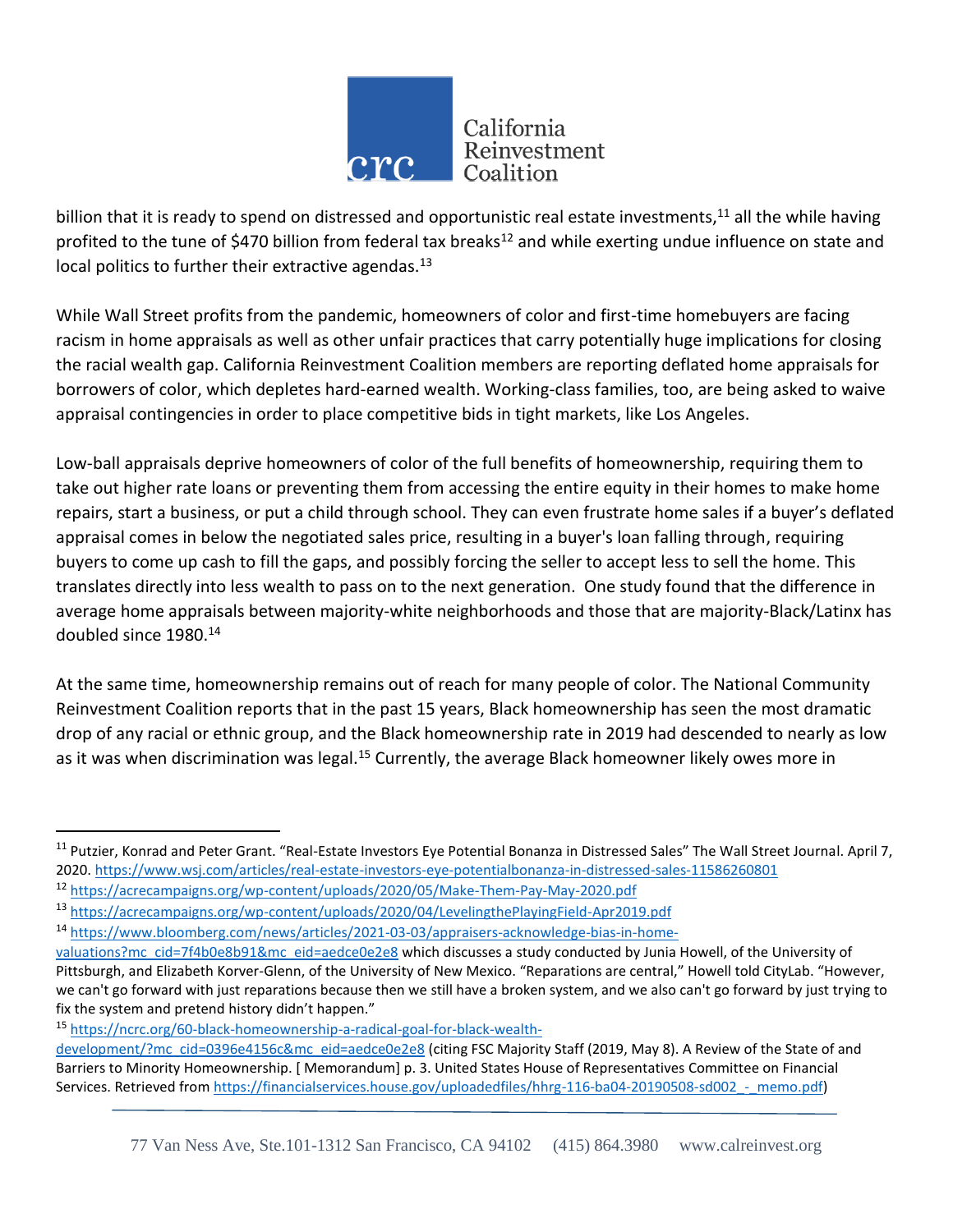

mortgage debt than their white counterparts on a house with less value.<sup>16</sup> This represents yet another example of compounding racial harm, where inequity builds upon inequity.

The pandemic has layered housing insecurity on top of a protracted and only partial recovery from the financial crisis for BIPOC communities where government and health mandates require families to stay safely at home. According to the Consumer Financial Protection Bureau (CFPB or Bureau), as of December 2020, more than 11 million households were overdue on their rent or mortgage payments, placing them at heightened risk of losing their homes to foreclosure or eviction. Of these households, the Bureau noted that Black and Latinx households bear a disproportionate financial burden and were more than twice as likely to report being behind on housing payments than white families.<sup>17</sup> Households of color were twice as likely to be behind on rent than white households, according to the Joint Center for Housing Studies of Harvard, which found nearly 23 percent of Black, 20 percent of Latinx and 19 percent of Asian renter households reported they were behind on rent, compared with only 9.8 percent of white households.<sup>18</sup> Eighty-six percent (86%) of participating families in CRC's Economic Health Promotora program, mostly Latinx families, reported difficulty making rental payments.

## *"No Blacks and Mexicans Allowed?" Yet Extractive Products Abound*

Black and Brown consumers continue to be shut out of mainstream banking and forced to rely on high-cost payday lenders, pawnshops, Merchant Cash Advance lenders, and check cashers. Nearly one-third of Latinx families are unbanked or underbanked, and the figure is an astounding 46 percent of African American households that are without a bank account or that have a bank account but use alternative and higher cost financial services.<sup>19</sup> Due to a legacy of discrimination and redlining, banks are often seen as hostile and unwelcoming by communities. They often do not have leadership or staff that look like or speak the languages of their customers, and many have policies in place to exclude and deny. According to a McKinsey study in August of 2019, "... banks in predominantly black neighborhoods require higher minimum balances (\$871) than banks in white neighborhoods do (\$626). Unsurprisingly, 30 percent of black families are underserved by

l <sup>16</sup> [https://ncrc.org/60-black-homeownership-a-radical-goal-for-black-wealth](https://ncrc.org/60-black-homeownership-a-radical-goal-for-black-wealth-development/?mc_cid=0396e4156c&mc_eid=aedce0e2e8)[development/?mc\\_cid=0396e4156c&mc\\_eid=aedce0e2e8](https://ncrc.org/60-black-homeownership-a-radical-goal-for-black-wealth-development/?mc_cid=0396e4156c&mc_eid=aedce0e2e8)

<sup>17</sup> [https://files.consumerfinance.gov/f/documents/cfpb\\_Housing\\_insecurity\\_and\\_the\\_COVID-19\\_pandemic.pdf](https://files.consumerfinance.gov/f/documents/cfpb_Housing_insecurity_and_the_COVID-19_pandemic.pdf) Additional statistics include: (i) 2.1 million households are more than 90 days behind on their payments; (ii) roughly 263,000 families noted as being "seriously behind" on their mortgages (and not enrolled in forbearance plans) will have limited options to avoid foreclosure once relief programs end; and (iii) an estimated 8.8 million tenant households are behind on their rent, with 9 percent of renters reporting that they are likely to be evicted in the next two months.

<sup>&</sup>lt;sup>18</sup> <https://www.jchs.harvard.edu/blog/black-and-hispanic-renters-face-greatest-threat-eviction-pandemic>

<sup>19</sup> <https://www.federalreserve.gov/publications/2020-economic-well-being-of-us-households-in-2019-banking-and-credit.htm>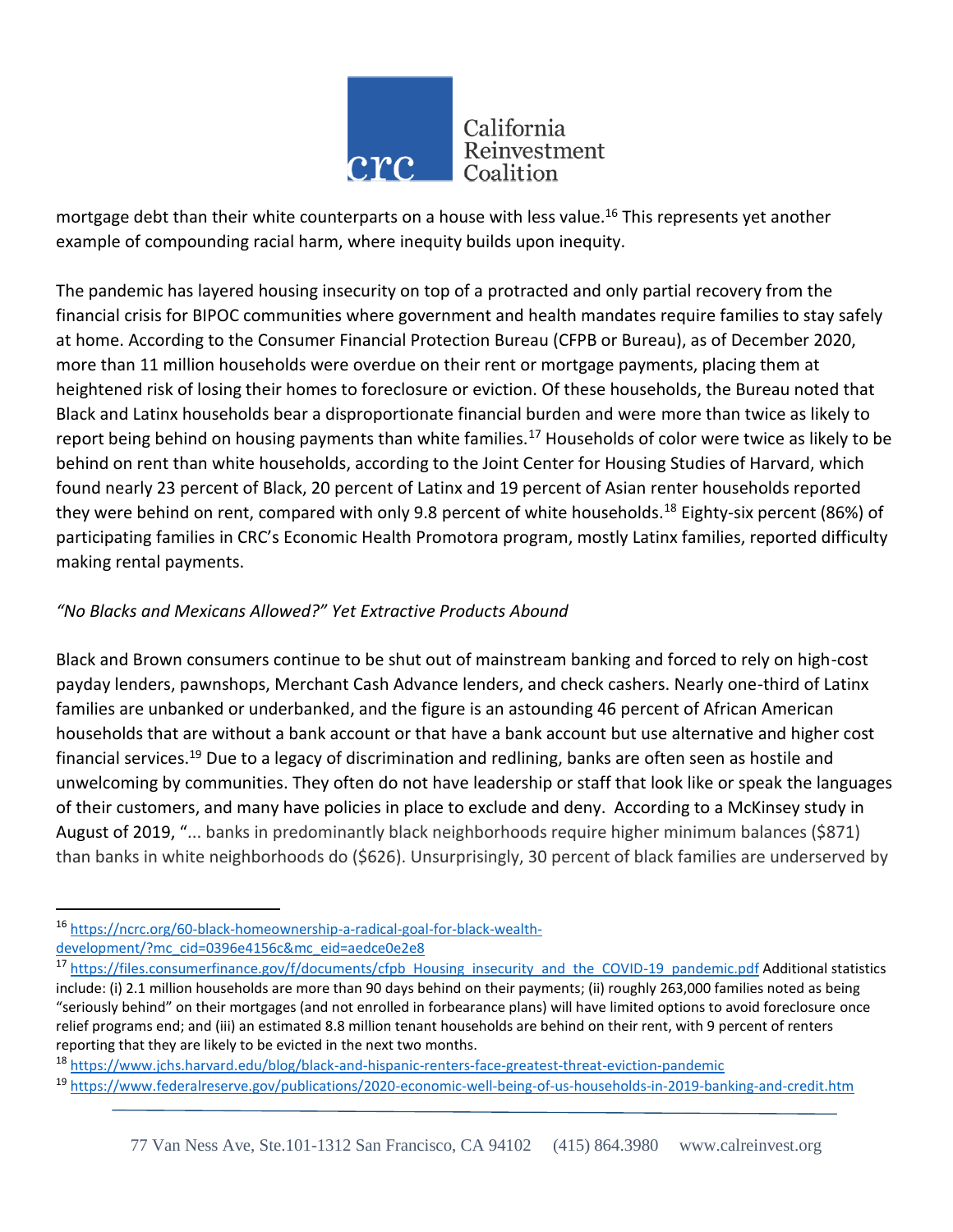

their banks, and 17 percent are completely disconnected from the mainstream banking system because of a lack of assets and a lack of trust in financial institutions."<sup>20</sup> In addition, there aren't enough banks in neighborhoods of color. On average, there are 41 financial institutions in majority-white counties for every 100,000 people, compared to 27 in non-white majority neighborhoods. $21$ 

CRC's Promotora program works with hundreds of predominantly Latinx families. Responding to a survey from CRC, nearly all families reported taking out payday loans, which can carry Annual Percentage Rates (APRs) of 400 percent in California. Likewise, several respondents said they are afraid to open bank accounts or feel that banks treat them differently because they speak Spanish.<sup>22</sup>

While banks avoid serving communities of color in an act of modern-day redlining, high-cost lenders have targeted our communities in a predation model centered on selling cycles of debt and/or aggressive and possibly illegal debt collection practices. A report by the Lawyers Committee for Civil Rights on the geographic locations of high-cost loans in several states found evidence of higher concentrations of high-cost lenders in communities with high concentrations of low-income individuals/households, Black, Latinx, immigrants, and other people less likely to speak English.<sup>23</sup>

This model of aggressive debt collection practices, made worse by the pandemic, is exemplified by consumer finance lender Oportun. Oportun, which focuses its higher-cost lending products in Latinx and Latinx immigrant communities, has been the subject of media coverage for its **aggressive and abusive debt collection practices**, <sup>24</sup> as well as a recent CFPB Civil Investigative Demand.<sup>25</sup> The targeting of higher-cost products in Latinx communities is troubling and raises fair lending concerns. Late last year, Oportun applied for a national bank charter. CRC, along with its members and allies, joined the Center for Responsible Lending, to oppose this application.<sup>26</sup>

<sup>&</sup>lt;sup>20</sup> [https://www.mckinsey.com/industries/public-and-social-sector/our-insights/the-economic-impact-of-closing-the-racial-wealth](https://www.mckinsey.com/industries/public-and-social-sector/our-insights/the-economic-impact-of-closing-the-racial-wealth-gap)[gap](https://www.mckinsey.com/industries/public-and-social-sector/our-insights/the-economic-impact-of-closing-the-racial-wealth-gap)

<sup>&</sup>lt;sup>21</sup> <https://www.reuters.com/article/us-usa-banks-race/african-americans-underserved-by-u-s-banks-study-idUSKCN1V3081>

<sup>&</sup>lt;sup>22</sup> California Reinvestment Coalition's Economic Health Promotora Program, internal survey on file, forthcoming.

<sup>23</sup> [https://lawyerscommittee.org/wp-content/uploads/2019/05/Report-reviewing-research-on-payday-vehicle-title-and-high-cost](https://lawyerscommittee.org/wp-content/uploads/2019/05/Report-reviewing-research-on-payday-vehicle-title-and-high-cost-installment-loans.pdf)[installment-loans.pdf](https://lawyerscommittee.org/wp-content/uploads/2019/05/Report-reviewing-research-on-payday-vehicle-title-and-high-cost-installment-loans.pdf)

<sup>&</sup>lt;sup>24</sup> [https://www.propublica.org/article/how-we-found-out-how-many-debt-collection-lawsuits-oportun-inc-filed-during-the](https://www.propublica.org/article/how-we-found-out-how-many-debt-collection-lawsuits-oportun-inc-filed-during-the-pandemic)[pandemic](https://www.propublica.org/article/how-we-found-out-how-many-debt-collection-lawsuits-oportun-inc-filed-during-the-pandemic) and<https://www.theguardian.com/us-news/2020/aug/02/oportun-loans-lawsuits-latino-small-claims-california> <sup>25</sup> <https://investor.oportun.com/static-files/964d5453-0d80-48f8-acee-d2963ef78013>

<sup>26</sup> [https://www.responsiblelending.org/sites/default/files/nodes/files/research-publication/comment-occ-oportun](https://www.responsiblelending.org/sites/default/files/nodes/files/research-publication/comment-occ-oportun-nationalbankcharter-22dec2020.pdf)[nationalbankcharter-22dec2020.pdf](https://www.responsiblelending.org/sites/default/files/nodes/files/research-publication/comment-occ-oportun-nationalbankcharter-22dec2020.pdf)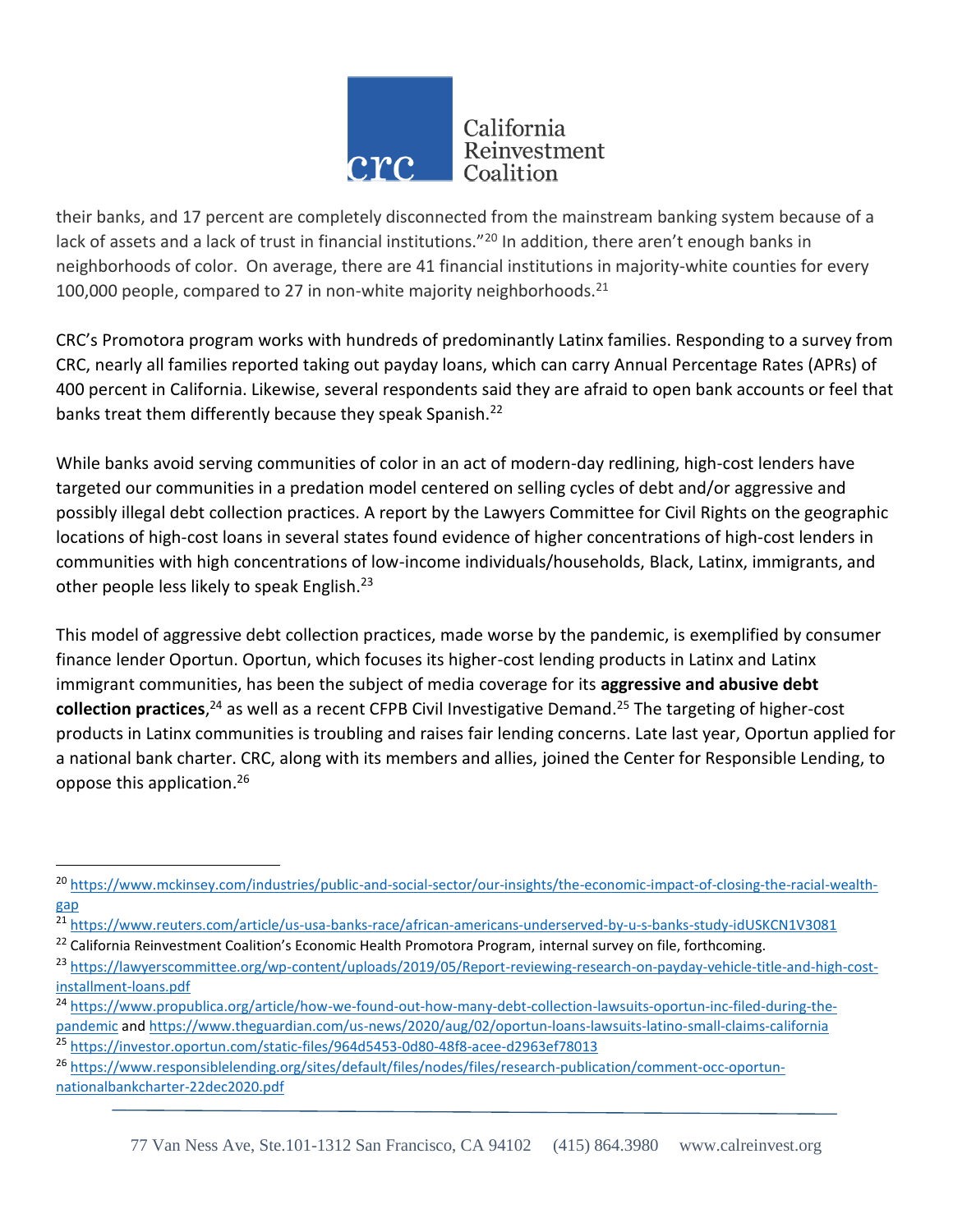

#### *Big Banks Doing Less while Making More*

l

At the same time that financial institutions are failing to help customers in distress and engaging in abusive practices, they are also failing to lend to homeowners, small businesses, and consumers in need of credit. The biggest U.S. banks reduced the portion of their collective balance sheets dedicated to loans to a new low, extending a trend that's seen the largest lenders committing fewer resources to everyday borrowers. In 2020, loans from the country's 25 largest banks decreased over 1% from this time last year, and the share of total assets devoted to loans is the lowest in 36 years.<sup>27</sup> These loans include those backed by the US Small Business Administration. As Americans struggle to pay rent and mortgages, put food on the table, and face record high unemployment—all of which was especially true for BIPOC communities—banks were granting fewer loans to help small businesses and households.

#### **Wealth Absorbs Harm: The Disproportionate Impact of COVID19**

As noted wealth disparities amongst Black, Latinx, and white households have resulted from policies and practices that have predetermined our socio-economic status through generations. As our communities have lost income as the economy shut down in an attempt to save lives, the wealth disparities have caused devastating health and economic impacts. When a family member loses their job, they may be able to draw upon wealth from savings or equity in a home—if they have the ability to do so—in order to weather the financial storm. If they do not have wealth, the family may lose its home, forcing it to move in with another family or become homeless. In the middle of a pandemic, these are potentially devastating decisions and consequences.

Latinx people are suffering huge losses in employment due to COVID-19. We are two times more likely to contract COVID-19 than whites, and nearly three times more likely to die from it.<sup>28</sup> Latinx households, along with other communities of color, have also been disproportionately harmed by the economic fallout. We accounted for 23 percent of the initial job loss. Latinx women, in particular, have seen disproportionate economic impacts. Women accounted for 100 percent of U.S. job losses in December, with Hispanic or Latina

<sup>28</sup> The vaccination rate for Black Americans is half that of white people, and the gap for Hispanic people is even larger, according to a New York Times analysis of state-reported race and ethnicity information[.https://www.nytimes.com/interactive/2021/03/05/us/vaccine-racial-](https://www.nytimes.com/interactive/2021/03/05/us/vaccine-racial-disparities.html?campaign_id=57&emc=edit_ne_20210305&instance_id=27786&nl=evening-briefing®i_id=67725718&segment_id=52894&te=1&user_id=07e15a8a40c0a0fa1e312f98282b9719)

[disparities.html?campaign\\_id=57&emc=edit\\_ne\\_20210305&instance\\_id=27786&nl=evening](https://www.nytimes.com/interactive/2021/03/05/us/vaccine-racial-disparities.html?campaign_id=57&emc=edit_ne_20210305&instance_id=27786&nl=evening-briefing®i_id=67725718&segment_id=52894&te=1&user_id=07e15a8a40c0a0fa1e312f98282b9719)[briefing&regi\\_id=67725718&segment\\_id=52894&te=1&user\\_id=07e15a8a40c0a0fa1e312f98282b9719](https://www.nytimes.com/interactive/2021/03/05/us/vaccine-racial-disparities.html?campaign_id=57&emc=edit_ne_20210305&instance_id=27786&nl=evening-briefing®i_id=67725718&segment_id=52894&te=1&user_id=07e15a8a40c0a0fa1e312f98282b9719)

<sup>27</sup> <https://www.bloomberg.com/news/articles/2021-02-08/biggest-u-s-banks-keep-lending-less-and-less-of-their-money>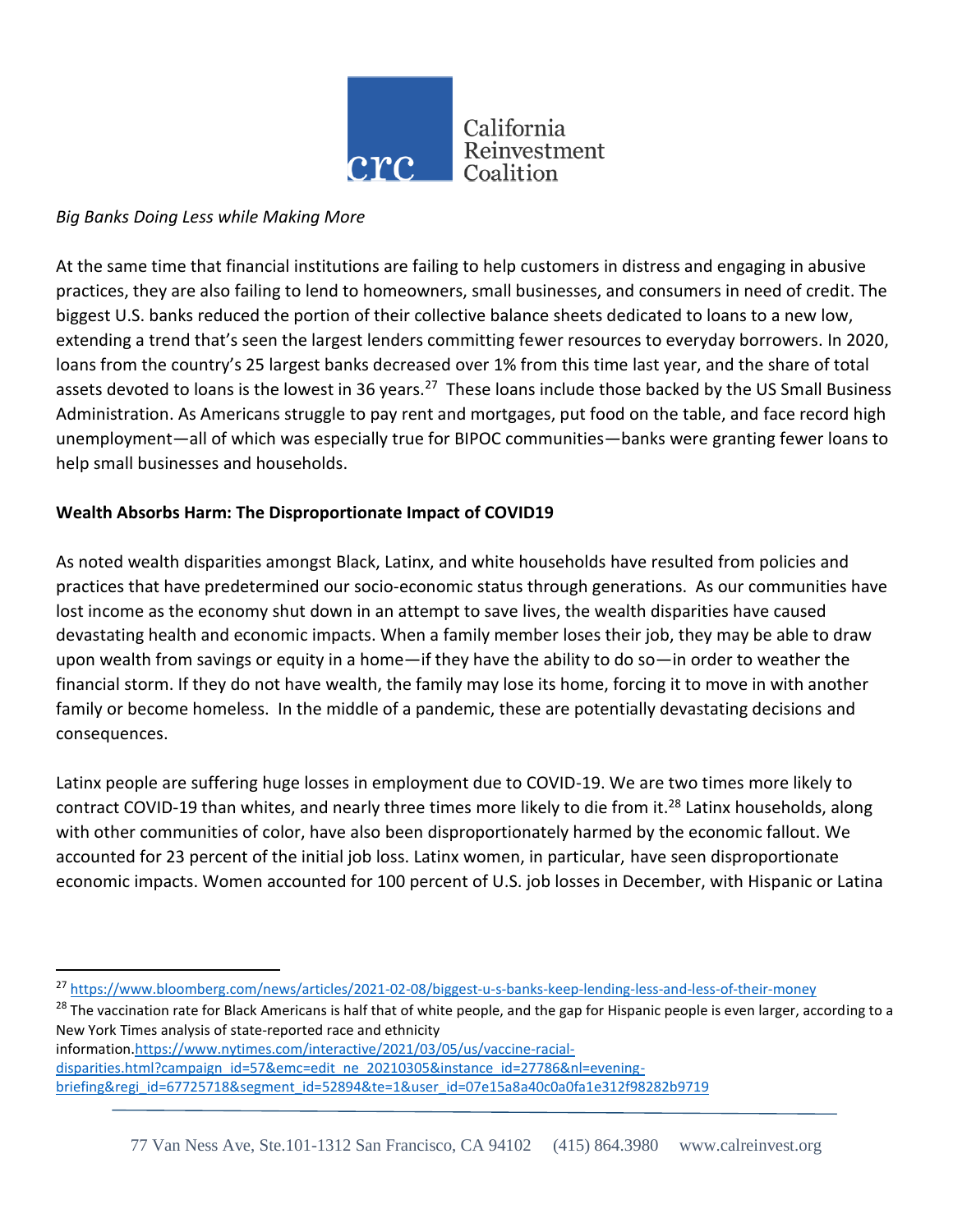

women alone accounting for 45 percent of that job loss.<sup>29</sup> An astonishing 92 percent of CRC Promotora participants have lost income or jobs due to the pandemic.<sup>30</sup> Black and Latinx renter households have been particularly and disproportionately impacted by the pandemic downturn, with 59 percent of Latinx and 53 percent of Black renter households reporting income losses since mid-March 2020—far higher than the 45 percent of white households.<sup>31</sup>

As COVID-19 disproportionately impacts Blacks and Latinx communities, banks are failing to help those in economic distress. A joint report by CRC and the San Francisco Office of Financial Empowerment, based on separate surveys of bank COVID-19 responses, found that banking relief was inconsistent, insufficiently transparent, and inadequate. After the release of our report, we called on banks and credit unions to work with local governments and consumer advocates and take bolder action to support account-holders, borrowers and their communities as a whole.<sup>32</sup>

## *Black and Latinx Small Businesses, Past Inequities Compound Harm*

Small Business Majority reports that Black and Latinx small businesses are more likely to close their small businesses permanently over the next few months than white-owned small businesses (18 percent compared to 14 percent), and Black, Latinx, and Asian owned small businesses (32, 29, and 25 percent respectively) are more likely to lay off employees permanently than white-owned small businesses (14 percent). 33

If wealth absorbs harm in preventing eviction and foreclosure, it also absorbs harm for small business owners in preventing business closures. Access to capital is the form in which a small business's ability to withstand a crisis is measured. BIPOC-owned small businesses have less capital due to historical inequities related to structural barriers put in place that have prevented homeownership for BIPOC for generations. Without equity to pull from an owned home, little savings or collateral, BIPOC small businesses are especially vulnerable. In addition, white businesses not only have five times the amount of equity as Black businesses, they also have 10 times the income. $34$ 

<sup>&</sup>lt;sup>29</sup> [https://www.americanprogress.org/issues/economy/reports/2021/03/05/496733/latinos-face-disproportionate-health](https://www.americanprogress.org/issues/economy/reports/2021/03/05/496733/latinos-face-disproportionate-health-economic-impacts-covid-19/)[economic-impacts-covid-19/](https://www.americanprogress.org/issues/economy/reports/2021/03/05/496733/latinos-face-disproportionate-health-economic-impacts-covid-19/)

<sup>&</sup>lt;sup>30</sup> California Reinvestment Coalition's Economic Health Promotora Program, internal survey on file, forthcoming.

<sup>31</sup> <https://www.jchs.harvard.edu/blog/black-and-hispanic-renters-face-greatest-threat-eviction-pandemic>

<sup>32</sup> [https://calreinvest.org/wp-content/uploads/2020/08/CRC-Banking-Relief-Report\\_Final.pdf](https://calreinvest.org/wp-content/uploads/2020/08/CRC-Banking-Relief-Report_Final.pdf)

<sup>33</sup> <https://smallbusinessmajority.org/our-research/small-businesses-continue-face-closures-2021>

<sup>34</sup> <https://www.yesmagazine.org/economy/2021/03/04/pandemic-black-hispanic-small-business/>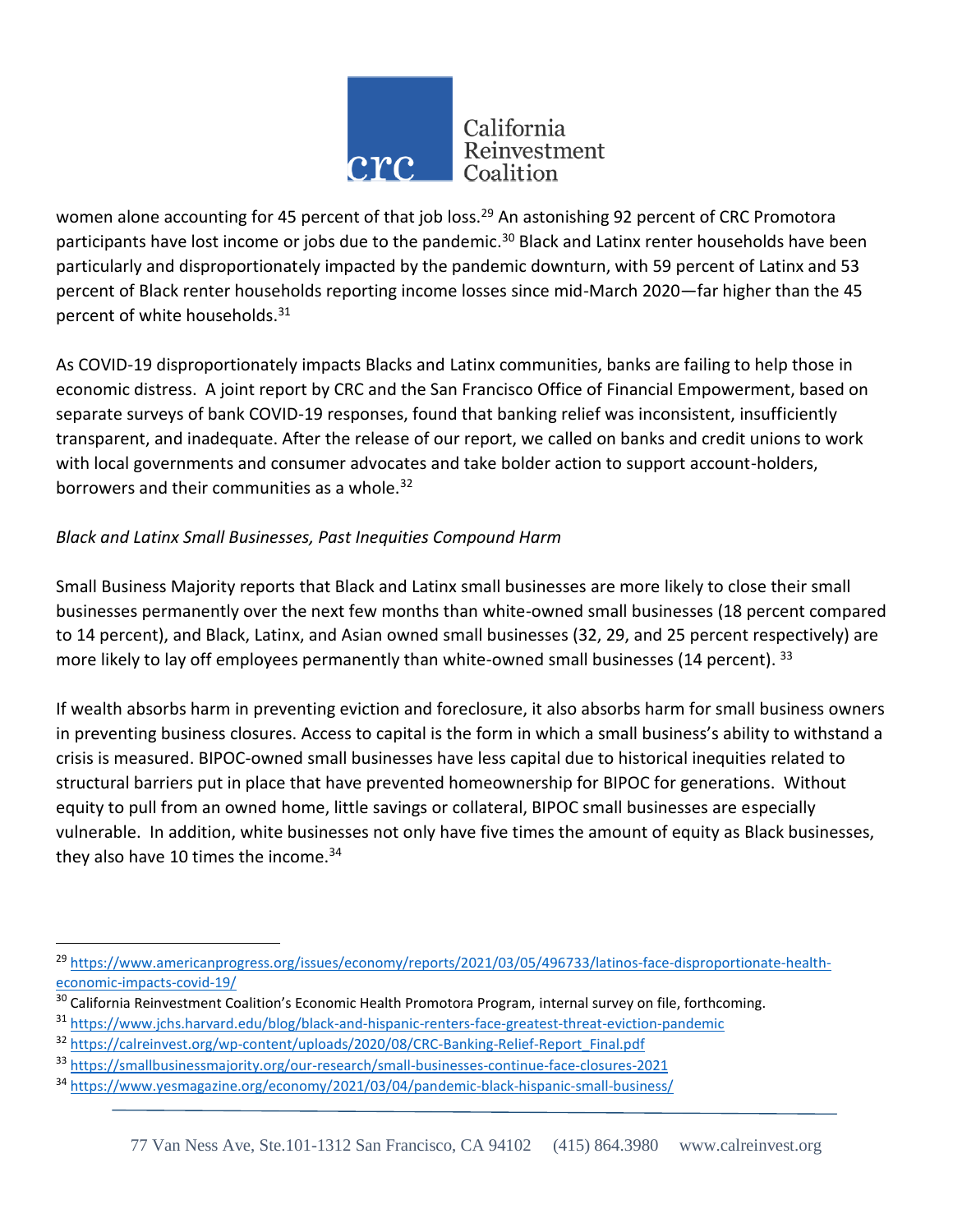

Although federal recovery efforts were meant to help small business owners weather the economic impacts of COVID-19, they replicated past disparities by relying on a banking system that has yet to rectify the structural racism baked into its system. As a result, the Paycheck Protection Program (PPP), run primarily through banks, prioritized existing customers, which, as noted earlier, leaves a large part of the Black and Latinx population unbanked and underbanked. In the critical first round of loans, the PPP program reinforced the redlining patterns that have plagued past lending programs. The result was Black-owned small businesses received only 2 percent of PPP loans and Latino-owned businesses received 7 percent of PPP loans.<sup>35</sup>

The Brookings Institute found other devastating disparities in its analysis of US Treasury PPP lending data. On average, it took 31 days for small businesses with paid employees in majority-Black ZIP codes to receive a PPP loan, 7 days longer than small businesses in majority-white neighborhoods. For self-employed businesses, the loan delay between majority-Black and majority-white neighborhoods was nearly three weeks.<sup>36</sup> As a result of the lack of access to big banks, BIPOC-owned small businesses had to rely on online and fintech lenders, which often have less favorable repayment terms and interest rates and may be unregulated.

Similar disparities were found amongst Latinx owned small businesses. The UCLA Latino Policy & Politics Initiative and the Center for Neighborhood Knowledge study on disparities in PPP lending released in March of this year found that in LA County, predominantly Latino neighborhoods got \$367 in PPP loan money per resident, compared to \$666 per resident in white neighborhoods.<sup>37</sup> The same study found that although the Latinx population is the largest ethnic group in California, none of the majority-Latinx congressional districts in the state were in the top quintile of districts that received the greatest amount of PPP loan dollars.<sup>38</sup>

Some might ask what factors might result in these disparities. In addition to the lack of banks in communities of color, the resulting high rates of unbanked and underbanked in Black and Latinx communities, and the impact of generations of barriers to homeownership drive the disparities. And, there is discrimination. Matched-paired testing by NCRC found discrimination in lending in the PPP program also led to fewer loans being made to Black small business owners. They found significant disparities between Black and white small business borrowers with similar credit profiles. Findings included: Black borrowers experienced a difference in

 $\overline{a}$ 

<sup>35</sup> [https://www.businessofbusiness.com/articles/black-owned-businesses-received-less-than-2-of-ppp-loans-while-whites-received-](https://www.businessofbusiness.com/articles/black-owned-businesses-received-less-than-2-of-ppp-loans-while-whites-received-83/)[83/](https://www.businessofbusiness.com/articles/black-owned-businesses-received-less-than-2-of-ppp-loans-while-whites-received-83/)

<sup>36</sup> [https://www.brookings.edu/research/new-data-shows-small-businesses-in-communities-of-color-had-unequal-access-to-federal](https://www.brookings.edu/research/new-data-shows-small-businesses-in-communities-of-color-had-unequal-access-to-federal-covid-19-relief/)[covid-19-relief/](https://www.brookings.edu/research/new-data-shows-small-businesses-in-communities-of-color-had-unequal-access-to-federal-covid-19-relief/)

<sup>37</sup> [https://www.latimes.com/california/story/2021-03-03/majority-white-areas-got-more-ppp-business-loan-money-than-latino](https://www.latimes.com/california/story/2021-03-03/majority-white-areas-got-more-ppp-business-loan-money-than-latino-areas-ucla-study)[areas-ucla-study](https://www.latimes.com/california/story/2021-03-03/majority-white-areas-got-more-ppp-business-loan-money-than-latino-areas-ucla-study)

<sup>38</sup> [https://latino.ucla.edu/wp-content/uploads/2021/02/LPPI\\_PPP-Congressional-Analysis-Report\\_03.03.21.pdf](https://latino.ucla.edu/wp-content/uploads/2021/02/LPPI_PPP-Congressional-Analysis-Report_03.03.21.pdf)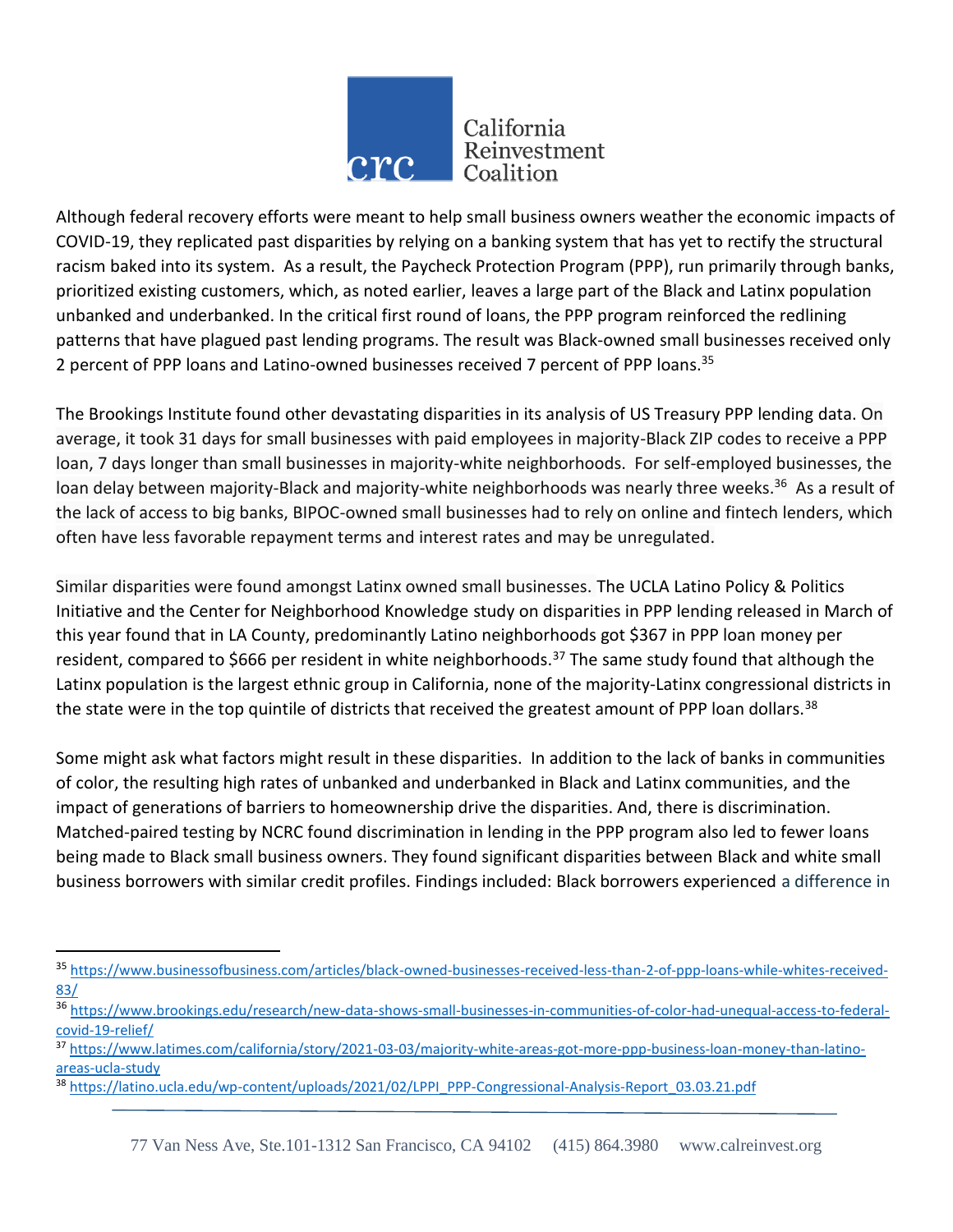

levels of encouragement in applying for a loan, a difference in the products offered, and a difference in the information provided by the bank representative.<sup>39</sup>

### **Dismantling White Supremacy: Changing Policies and Practices**

We urge Congress, financial institutions, and regulators to aggressively pursue the following five anti-racist strategies:

- 1. Racial equity and sedition audits
- 2. Race conscious remedies and Special Purpose Credit Programs
- 3. A strong Community Reinvestment Act (CRA)
- 4. Housing security
- 5. Increased BIPOC small business ownership
- *1. Racial Equity Audits*

We believe all financial institutions should be subject to periodic racial equity audits, given their ignoble and devastating history of systemic racism and the profound impact this has had on intergenerational wealth building for BIPOC communities. In this, we acknowledge, appreciate and hope to build on the great work of Color of Change, SEIU Change to Win<sup>40</sup>, the National Community Reinvestment Coalition<sup>41</sup>, and others.

Just as no investor, partner, regulator or customer would want to evaluate a financial institution without the benefit of relying on a financial audit, we believe the time has come for all bank stakeholders to demand and rely upon a racial equity audit to evaluate whether a bank is, in fact, doing more than just engaging in symbolic gestures like "taking a knee" and is actually "taking a stand" to right past wrongs.

Banks should be subject to scrutiny as to their policies and practices relating to:

- Board, executive leadership, management and staff diversity
- Contracting with BIPOC, women, veteran, disabled, and LGBTQ+ owned businesses
- The volume and impact of CRA lending and investment in neighborhoods of color
- The mitigation and reparation for discrimination and harm that has a disproportionate impact Black, Indigenous, and People of Color

<sup>&</sup>lt;sup>39</sup> <https://www.ncrc.org/lending-discrimination-within-the-paycheck-protection-program/>

<sup>40</sup> [https://ctwinvestmentgroup.com/racial-equity-](https://ctwinvestmentgroup.com/racial-equity-audit#:~:text=In%20light%20of%20the%20protests,practices%20on%20non%2Dwhite%20stakeholders)

[audit#:~:text=In%20light%20of%20the%20protests,practices%20on%20non%2Dwhite%20stakeholders](https://ctwinvestmentgroup.com/racial-equity-audit#:~:text=In%20light%20of%20the%20protests,practices%20on%20non%2Dwhite%20stakeholders)

<sup>&</sup>lt;sup>41</sup> [https://ncrc.org/wp-content/uploads/dlm\\_uploads/2020/09/RERI\\_FullFramework\\_FINAL-v6.pdf](https://ncrc.org/wp-content/uploads/dlm_uploads/2020/09/RERI_FullFramework_FINAL-v6.pdf)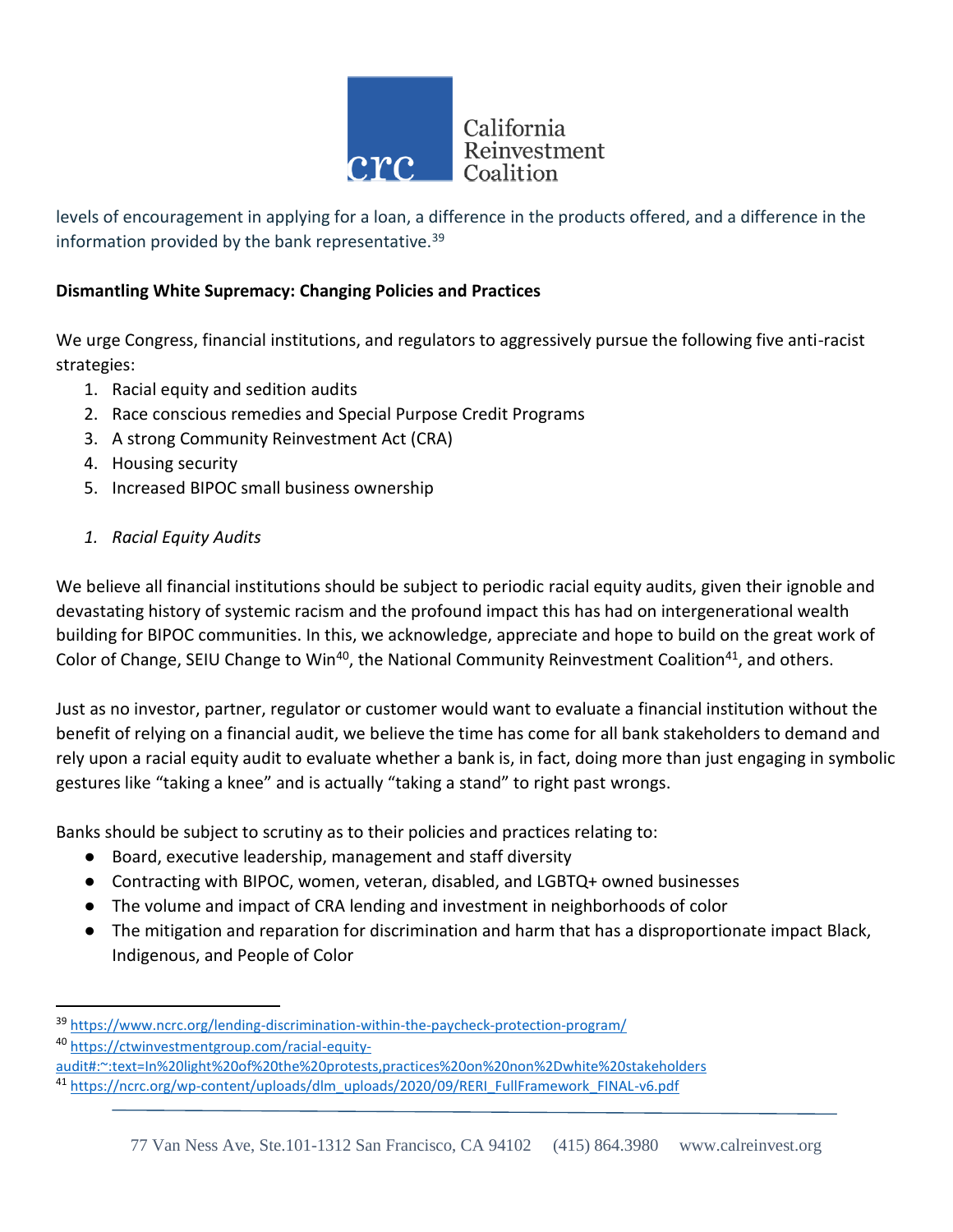

● Policy matters, such as lobbying efforts at the federal, state, and local levels. Do banks' practices in their lobbying efforts advance racial equity or do they continue to widen the racial wealth gap? Are banks financing, doing business with, or supporting the political fortunes of those who encourage and give comfort to white supremacists.

## *2. Race Conscious Remedies and Special Purpose Credit Programs*

To remedy race-conscious discrimination, redlining and abuse, we need race-conscious remedies. One important vehicle for doing so is the Special Purpose Credit Program, or SPCP. The Equal Credit Opportunity Act identifies SPCPs as a way to protect a broad array of programs "specifically designed to prefer members of economically disadvantaged classes" and "to increase access to the credit market by persons previously foreclosed from it."<sup>42</sup>

In December of 2020, the CFPB issued a helpful advisory opinion to clarify the requirements for SPCPs. It noted that, "in designing a special purpose credit program, a for-profit organization must determine that the program will benefit a class of persons who would otherwise be denied credit or would receive it on less favorable terms …For example, if need is determined in accordance with (the rule), a for-profit organization's written plan might identify a class of persons as minority residents of low-to moderate-income census tracts, residents of majority-Black census tracts, operators of small farms in rural counties, minority- or womanowned small business owners, consumers with limited English proficiency, or residents living on tribal lands.<sup>43</sup> SPCPs related to housing can play an essential role in reducing discrimination and promoting residential integration,"<sup>44</sup> and can advance wealth building through the promotion of small business ownership in underserved communities of color.

Just this year, CRC was pleased to join NCRC in negotiating a \$16 billion Community Benefits Agreement with First Citizens Bank as it seeks to acquire CIT Bank. First Citizens Bank agreed to honor the fair lending<sup>45</sup> and reinvestment commitments<sup>46</sup> made by CIT. In addition, First Citizens Bank agreed to additional measures, including a \$5 million fund to subsidize BIPOC homeownership and to target these efforts, possibly through a

<sup>&</sup>lt;sup>42</sup> [Equal Credit Opportunity \(Regulation B\); Special Purpose Credit Programs \(consumerfinance.gov\)](https://files.consumerfinance.gov/f/documents/cfpb_advisory-opinion_special-purpose-credit-program_2020-12.pdf) (citing S. Rept. 94-589, 94th Cong., 2nd Sess., at 7, reprinted in 1976 U.S.C.C.A.N. 403, 409. 6 See id.)

<sup>43</sup> [Equal Credit Opportunity \(Regulation B\); Special Purpose Credit Programs \(consumerfinance.gov\)](https://files.consumerfinance.gov/f/documents/cfpb_advisory-opinion_special-purpose-credit-program_2020-12.pdf)

<sup>44</sup> [https://www.nclc.org/images/pdf/credit\\_reports/IB\\_SPCP\\_Credit\\_Scores.pdf.](https://www.nclc.org/images/pdf/credit_reports/IB_SPCP_Credit_Scores.pdf)

<sup>45</sup> <https://calreinvest.org/wp-content/uploads/2019/11/Community-Benefits-Plan-20191030-Rev-4.0.pdf>

<sup>46</sup> <https://calreinvest.org/wp-content/uploads/2019/11/Community-Benefits-Plan-20191030-Rev-4.0.pdf>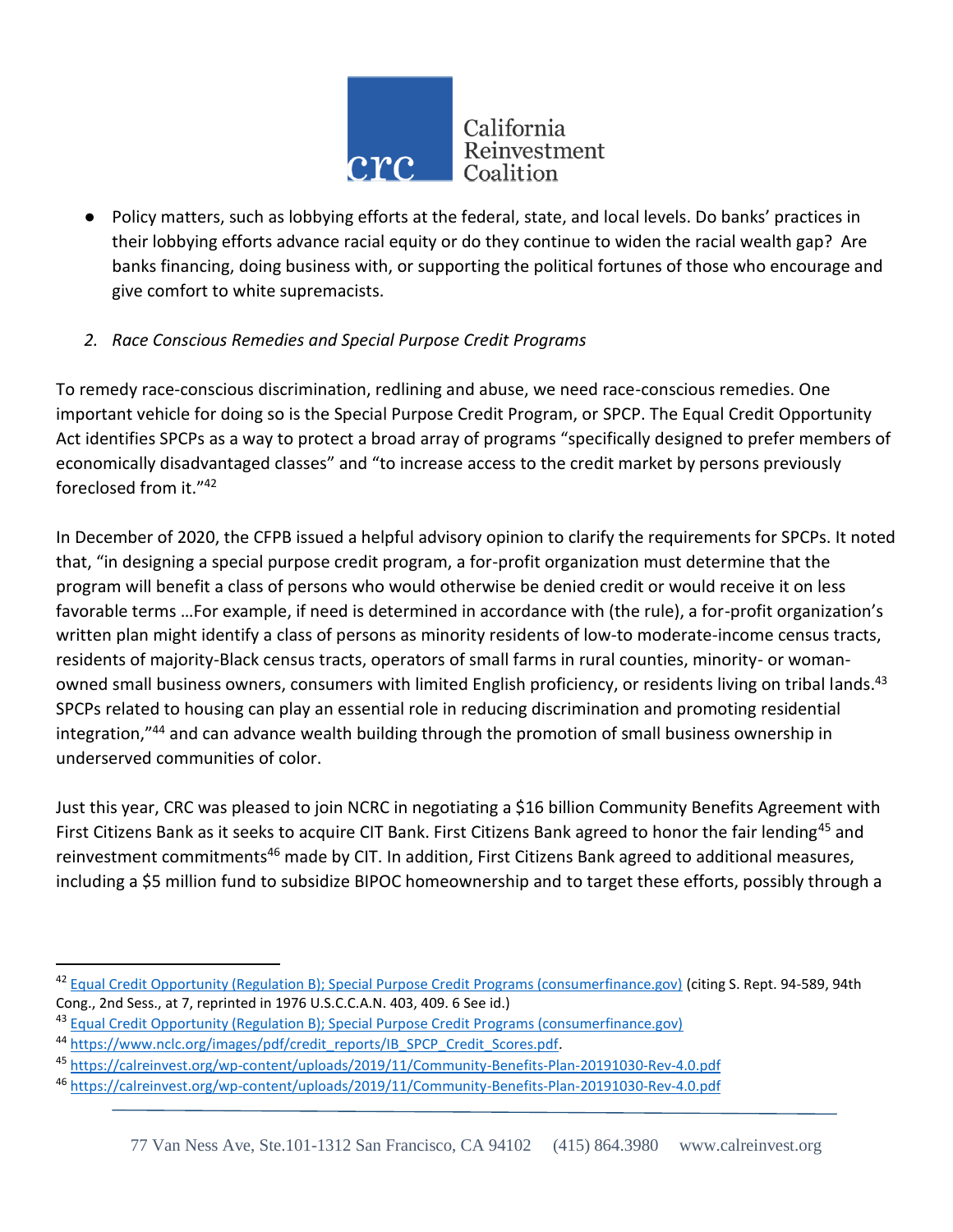

special purpose credit program.<sup>47</sup> All banks should look to develop SPCPs to target needed products to underserved groups, including homeowners, small businesses and consumers of color.

## *3. A Strong Community Reinvestment Act (CRA)*

We need a strong CRA to ensure people and communities have access to the financial mainstream and pathways to economic stability and wealth building. This impacts both housing security and small business ownership for BIPOC communities. In recent years, the Office of the Comptroller of the Currency has moved recklessly yet deliberately to gut the CRA rules. CRC joined NCRC and Democracy Forward in challenging that rulemaking process as arbitrary and contrary to law.<sup>48</sup> Whether through litigation or policy changes from the new Administration, the OCC CRA rule must go. We look forward to a new Comptroller being confirmed soon, and we support Chair Waters' proposed House Resolution of Disapproval on the OCC's Community Reinvestment Act Final Rule.

We appreciate that the Federal Reserve Board did not join the OCC in adopting its harmful rule, and we are hopeful that the Board's rulemaking process, begun with the recent Advanced Notice of Proposed Rulemaking, will allow the three banking regulatory agencies to come together in a unified way. But we urge the regulators to be more ambitious with the rulemaking to ensure that banks will begin to right the wrongs of the past and to provide redress. To that end, a strong CRA rule must adhere to the following principles:<sup>49</sup>

 $\bullet$  Enshrine Race-conscious CRA<sup>50</sup>

l

- End CRA grade inflation and ensure greater reinvestment.
- Impose consequences for discrimination, displacement and harm caused.
- Expand scrutiny of financial services such as branches and bank accounts.
- Increase community participation, scrutiny of bank merger applications, and incentives for banks to enter into Community Benefits Agreements.
- Tie reinvestment obligations to bank presence and where banks seek to profit.
- Encourage reinvestment in poorly served areas like rural and Native American communities and investigate any failure to serve tribal lands for possible fair housing or fair lending violations.

<sup>50</sup>See<https://ncrc.org/civil-rights-fair-lending-and-consumer-rights-organizations-urge-a-more-race-conscious-cra/> and https://ncrc.org/the-federal-reserves-proposal-on-the-community-reinvestment-act-cra/

<sup>47</sup> <https://calreinvest.org/press-release/first-citizens-bank-announces-16-billion-community-benefits-plan-with-ncrc/> <sup>48</sup> [https://calreinvest.org/press-release/ruling-federal-court-rejects-trump-admins-effort-to-evade-accountability-for-unlawfully](https://calreinvest.org/press-release/ruling-federal-court-rejects-trump-admins-effort-to-evade-accountability-for-unlawfully-gutting-anti-redlining-protections/)[gutting-anti-redlining-protections/](https://calreinvest.org/press-release/ruling-federal-court-rejects-trump-admins-effort-to-evade-accountability-for-unlawfully-gutting-anti-redlining-protections/)

<sup>&</sup>lt;sup>49</sup> To see CRC's comment letter on the Board's ANPR, visit: [https://www.federalreserve.gov/SECRS/2021/February/20210225/R-](https://www.federalreserve.gov/SECRS/2021/February/20210225/R-1723/R-1723_021621_137935_444235610539_1.pdf)[1723/R-1723\\_021621\\_137935\\_444235610539\\_1.pdf](https://www.federalreserve.gov/SECRS/2021/February/20210225/R-1723/R-1723_021621_137935_444235610539_1.pdf)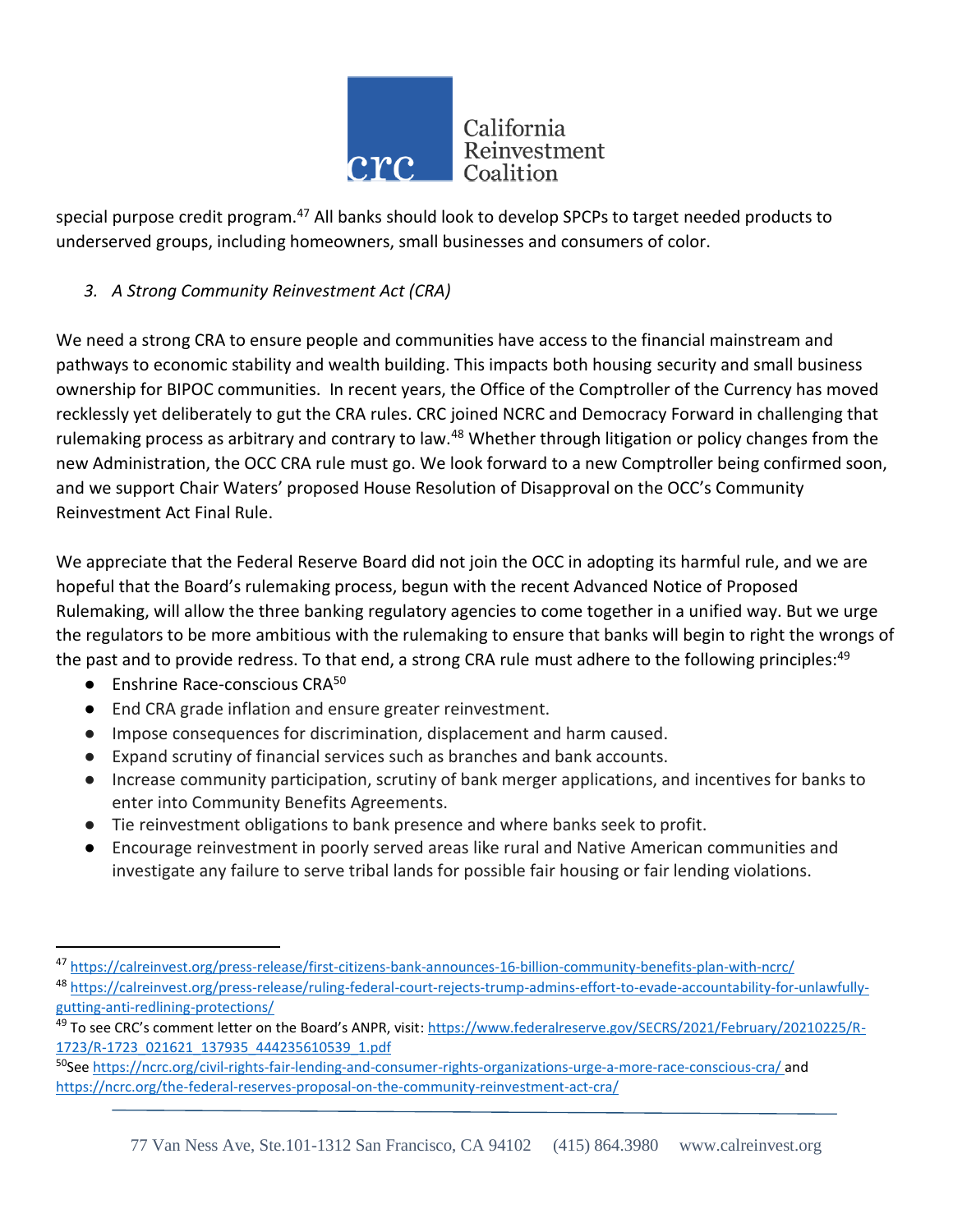

On the issue of a race-conscious CRA, this would seem a no-brainer. CRA came into being to directly address the racist history of redlining, but has been interpreted to focus only on income. To finally address redlining as was intended, CRA must take into account how banks are meeting the needs of their communities by evaluating how they are meeting credit and financial service needs by race and ethnicity, and by incorporating racial equity audits into the analysis.

Given the history of private commercial banks not adequately serving BIPOC communities, it is imperative that we pursue and support bold strategies such as the formation of public banks, including postal banking (Tlaib, Ocasio Cortez) $51$ , and public bank accounts as an alternative to Wall Street banks.  $52$ 

## *4. Strengthen Housing Security*

Financial institutions have always had an outsized influence on housing security, often pushing borrowers of color away from homeownership, and to high-cost lenders that make financial independence and housing stability a challenge. This makes it impossible for families to build intergenerational wealth. But this influence is magnified during the COVID-19 pandemic, when millions are at risk of losing their homes. A multi-pronged policy approach is needed to stabilize and nurture families at this time.

## *Preserve and Build BIPOC Homeownership*

Homeownership remains the primary path to asset building and wealth for American families, and the homeownership gap between white residents and everyone else is a continuing travesty. Housing counseling and preservation funds, and strong loss mitigation protocols are needed to keep families, especially Latinx and BIPOC families, in their homes. All homeowners should have the right to seek forbearance until the pandemic is over, and be subject to reasonable, non-lump sum repayment upon expiration of the health emergency and the return of the economy. It makes no sense and is grossly unfair to condition forbearance protections on whether a borrower's lender sold their loan to the Government Sponsored Entities or the Federal Housing Administration. We know that borrowers of color have less access to mainstream lenders and may therefore be less likely to receive federally backed loans – another example of harm upon harm for BIPOC residents. And even where protections are in place, we must ensure the rules are followed.

 $\overline{a}$ 

<sup>51</sup> <https://tlaib.house.gov/tlaib-aoc-public-banking-act>

<sup>52</sup> CRC, the California Public Bank Alliance and SEIU are co-sponsoring AB 1177 (Santiago) in the California Legislature, available at: [https://leginfo.legislature.ca.gov/faces/billNavClient.xhtml?bill\\_id=202120220AB1177](https://leginfo.legislature.ca.gov/faces/billNavClient.xhtml?bill_id=202120220AB1177)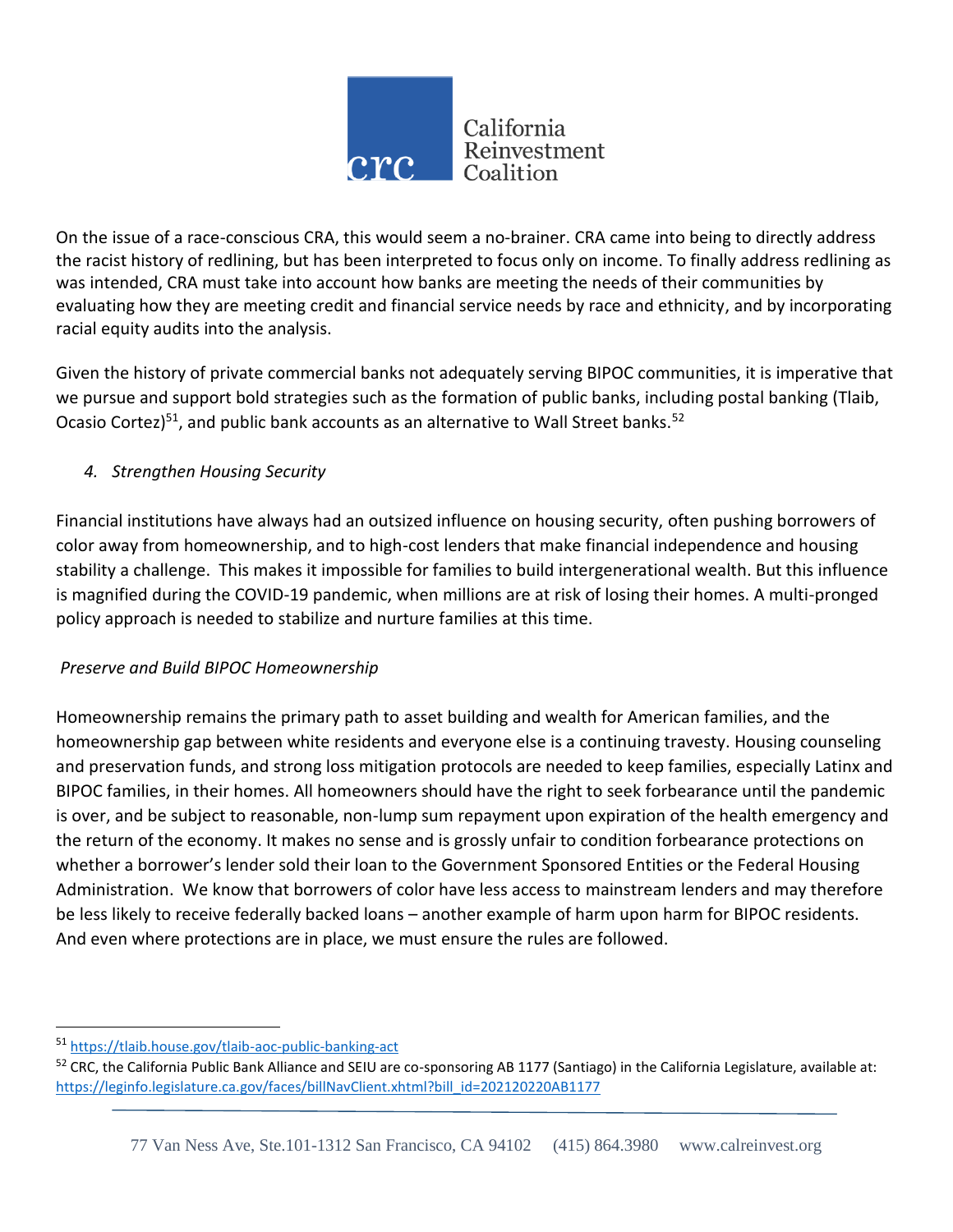

During the last crisis, housing counselors in California continually confirmed that loan servicers were not following the rules. Congress should expand, and the CFPB should vigorously enforce, homeowner protections. And we must do more to dramatically expand BIPOC homeownership. CRC supports bills to provide targeted funding for down payment assistance to support first-time homebuyers, especially those historically excluded from homeownership opportunities, as well as bills that would address discrimination in appraisals of homes in communities of color and owned by people of color.

## *Protect Tenants and Mom and Pop Landlords*

As noted above, over eight million renter households are fearful of eviction. This is a national crisis. As families face difficulty making rental payments, large unscrupulous landlords are moving to clear them out whatever it takes, as the ranks of the homeless population grow.

Renters need stronger protections, including a tightening of the CDC eviction "moratorium." The most impactful form of relief Congress can provide is to cancel rent for all who struggle through absolutely no fault of their own. At the same time, mom and pop landlords should be supported as well so they can weather this crisis, including by expanding forbearance and post forbearance protections for them.

### *Protect Our Neighborhoods from Corporate Speculators*

 $\overline{\phantom{a}}$ 

Despite all of the moratoria, evictions and foreclosures are happening and increasing. As with the foreclosure crisis, our priority should be to keep people in their homes. But we cannot ignore the lessons of the past and fail to put in place mechanisms to ensure that the inevitable foreclosures that will occur will not unnecessarily displace tenant occupants or remove properties from community control.

Federal agencies and banks should develop policies that prioritize home preservation, but where foreclosure cannot be avoided, they should favor property donations or discounted sales to Community Land Trusts and nonprofit affordable housing developers. California has created a right to purchase foreclosure properties at auction for tenants and community land trust that match high bids by investors.<sup>53</sup> CRC is also co-sponsoring a bill, AB 1199 (Gipson)<sup>54</sup> that will require Limited Liability Corporations and similar corporate entities to disclose who the beneficial owners of properties are,<sup>55</sup> and impose a tax on large corporate landlords that could

<sup>53</sup> [https://calreinvest.org/press-release/governor-newsom-signs-sweeping-housing-foreclosure-bill-prevent-private-equity-firms](https://calreinvest.org/press-release/governor-newsom-signs-sweeping-housing-foreclosure-bill-prevent-private-equity-firms-from-gobbling-up-foreclosed-properties/)[from-gobbling-up-foreclosed-properties/](https://calreinvest.org/press-release/governor-newsom-signs-sweeping-housing-foreclosure-bill-prevent-private-equity-firms-from-gobbling-up-foreclosed-properties/)

<sup>54</sup> <https://calreinvest.org/press-release/ab-1199-creates-opportunities-first-time-homebuyers/>

<sup>55</sup> See<https://www.latimes.com/opinion/story/2021-02-24/rental-housing-shell-companies-landlord>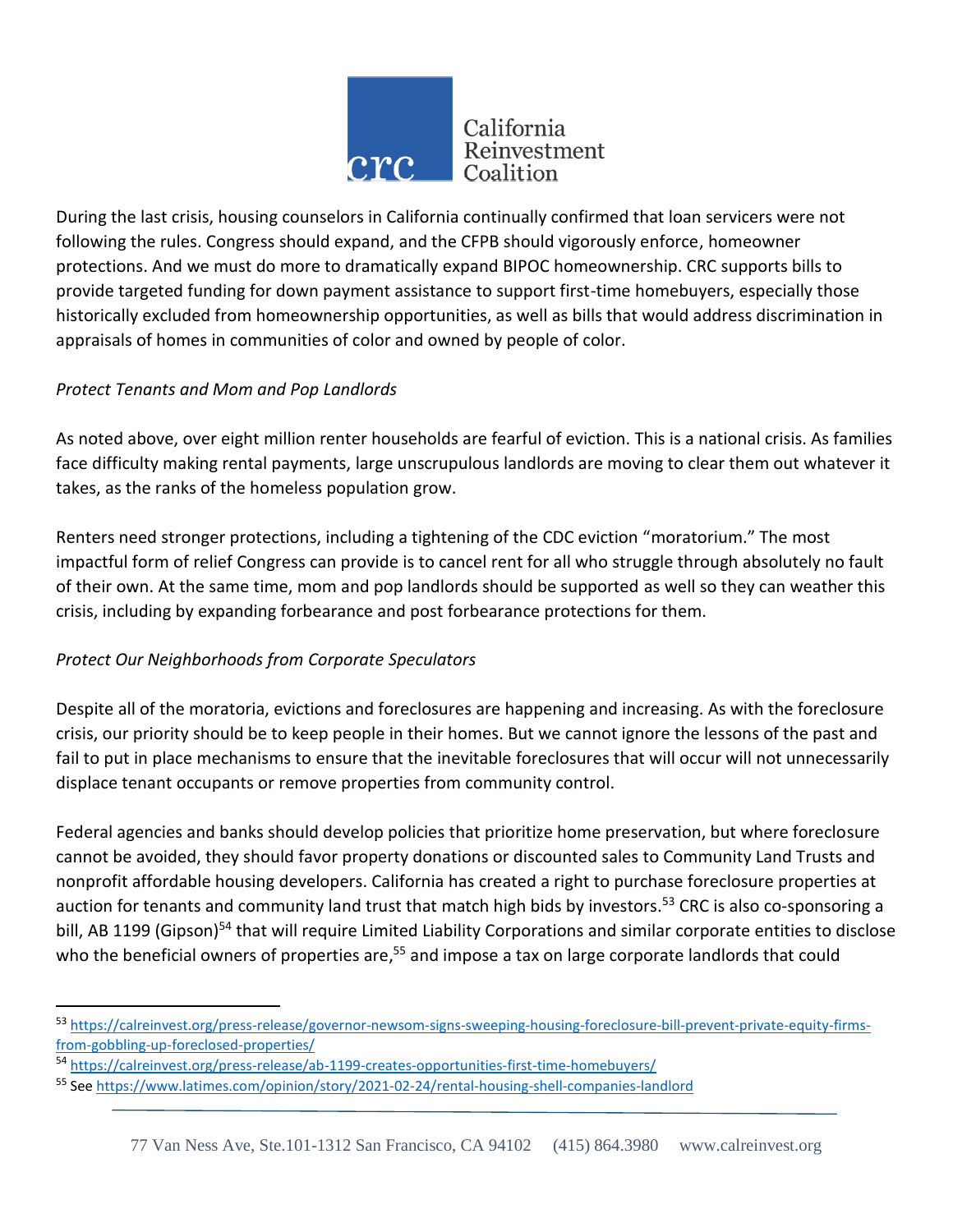

discourage large investors from snatching homes away from families, as well as support homeownership education and counseling, tenant protection, and affordable housing.<sup>56</sup>

## *To Fight Discrimination and Redlining, Enhance Transparency*

The Home Mortgage Disclosure Act (HMDA) remains a critical tool for fighting mortgage discrimination. Yet Congress and the CFPB under the past Administration<sup>57</sup> rolled back HMDA's coverage, delivering a blow to anti-discrimination efforts as well as rural communities where small lenders can be prominent. HMDA coverage should be expanded back to 2015 reporting thresholds to achieve HMDA's statutory goals of identifying whether discrimination is occurring, identifying housing needs, and helping local governments allocate resources. CRC strongly supports the Home Loan Quality Transparency Act (Velazquez) to reverse the rollback of the Home Mortgage Disclosure Act so that financial institutions provide adequate data on loans to minority borrowers.

### *Protect Immigrant and LEP Families*

California is home to millions of immigrant families. And these families are often the most victimized, as predators take advantage of limited English proficiency to scam working families by promising one thing in one language, and delivering another in English only contracts. All manner of hardships are more acutely felt by LEP consumers. CRC strongly supports any bill to promote language access in mortgage servicing by requiring federal housing agencies to put forward requirements for mortgage servicers to identify borrowers who need language assistance. CRC also strongly supports the LEP Data Acquisition in Mortgage Lending Act (Green) that would require Fannie Mae and Freddie Mac to include a preferred language question in the Uniform Residential Loan Application.

### *Fair Housing and Fair Lending*

 $\overline{a}$ 

To fight discrimination effectively, we need strong fair housing and fair lending enforcement by CFPB, HUD, DOJ and the banking agencies, utilizing disparate impact analysis. We lament that over the last few years, federal agencies moved to gut anti-discrimination rules, weaken the role of internal fair housing and fair lending enforcement teams, and decreased the number of discrimination-related claims referred and brought. And yet, we know discrimination and redlining have persisted, if not worsened. CRC filed a redlining complaint

<sup>56</sup> [https://leginfo.legislature.ca.gov/faces/billNavClient.xhtml?bill\\_id=202120220AB1199](https://leginfo.legislature.ca.gov/faces/billNavClient.xhtml?bill_id=202120220AB1199)

<sup>57</sup> [https://ncrc.org/ncrc-local-groups-and-city-of-toledo-sue-cfpb-to-overturn-rule-that-undermines-detection-of-discrimination-in](https://ncrc.org/ncrc-local-groups-and-city-of-toledo-sue-cfpb-to-overturn-rule-that-undermines-detection-of-discrimination-in-mortgage-lending/)[mortgage-lending/](https://ncrc.org/ncrc-local-groups-and-city-of-toledo-sue-cfpb-to-overturn-rule-that-undermines-detection-of-discrimination-in-mortgage-lending/)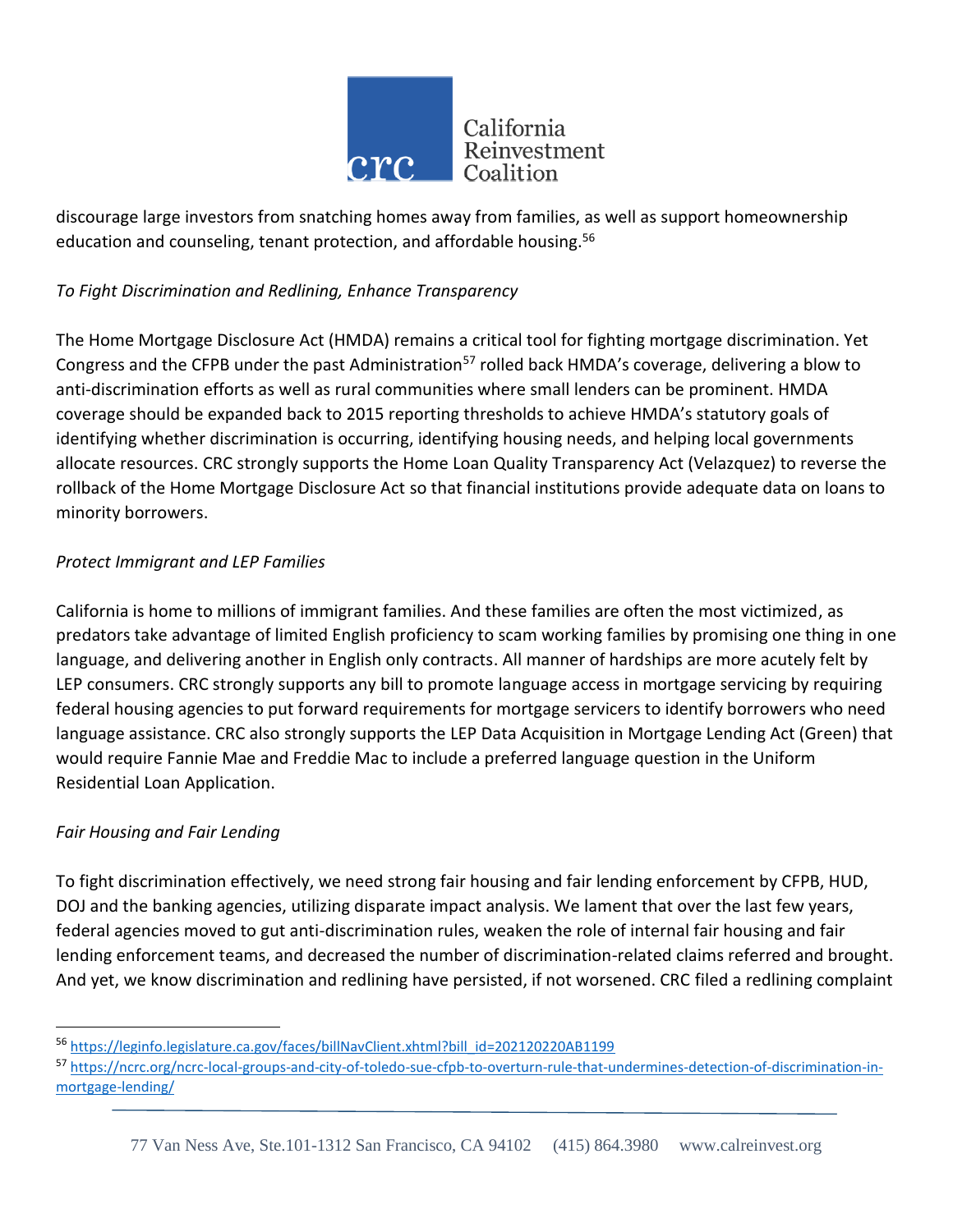

with HUD in 2017 against OneWest/CIT for failure to locate branches and make mortgages in neighborhoods of color. Over a several-year period, we found that OneWest/CIT was 9x as likely to foreclosure in neighborhoods of color as make a home loan. During this time, OneWest/CIT received Satisfactory CRA ratings. In 2019, we were pleased to settle this case.<sup>58</sup> But, we cannot allow banks to redline communities. And when they do, we certainly cannot then give them passing CRA reinvestment grades.

CRC strongly supports a Resolution of Disapproval on HUD's Disparate Impact Rule (85 FR 60288) to nullify HUD's final Disparate Impact Rule (85 FR 60288) under the Fair Housing Act. . And CRC strongly supports a Resolution of Disapproval on HUD's Preserving Community and Neighborhood Choice Rule (85 FR 47899) to nullify HUD's final Affirmatively Furthering Fair Housing rule (85 FR 47899) under the Fair Housing Act.

### *Strengthen BIPOC Small Business Ownership*

 $\overline{a}$ 

In 2020, CRC settled<sup>59</sup> a lawsuit against the CFPB for failing to implement Section 1071 of the Dodd-Frank Act, which requires the Bureau to collect and disclose data on lending to BIPOC- and women-owned businesses. The settlement will result in the development of a proposed rule this year. The Section 1071 rule should require that CFPB make all data available to the public and:

- Cover all financial institutions (Banks of all sizes, community banks, credit unions, Merchant Cash Advance, credit card banks, non-bank online lenders, etc.)
- Define a small business as one with a maximum of 500 employees for manufacturing and wholesale industries, and a maximum of \$8 million in gross annual revenue for all other industries, in order to capture the greatest number of small business credit applications. Note that it is critically important that data fields be created to allow for analysis looking at smaller buckets of small businesses based on gross revenue, number of employees, etc., such as businesses with revenue of \$1 million or less or receiving loans of \$1 million or less
- Capture all loan sizes and loan types (credit cards, lines of credit, etc.), repayment terms, collateral required,
- Require detailed and disaggregated data collection for factors such as pricing (APR) credit score (FICO) and underwriting (Reasons for Denial)
- Disaggregate race and ethnicity data for Asian and Latinx borrowers, as with HMDA

<sup>58</sup> <https://calreinvest.org/wp-content/uploads/2019/07/CRC-v-CIT-CONCILIATION-AGREEMENT-07.26.19.pdf>

<sup>&</sup>lt;sup>59</sup> https://calreinvest.org/press-release/breaking-lawsuit-compels-trump-administration-to-commit-to-finalizing-protections-againstlending-discrimination/